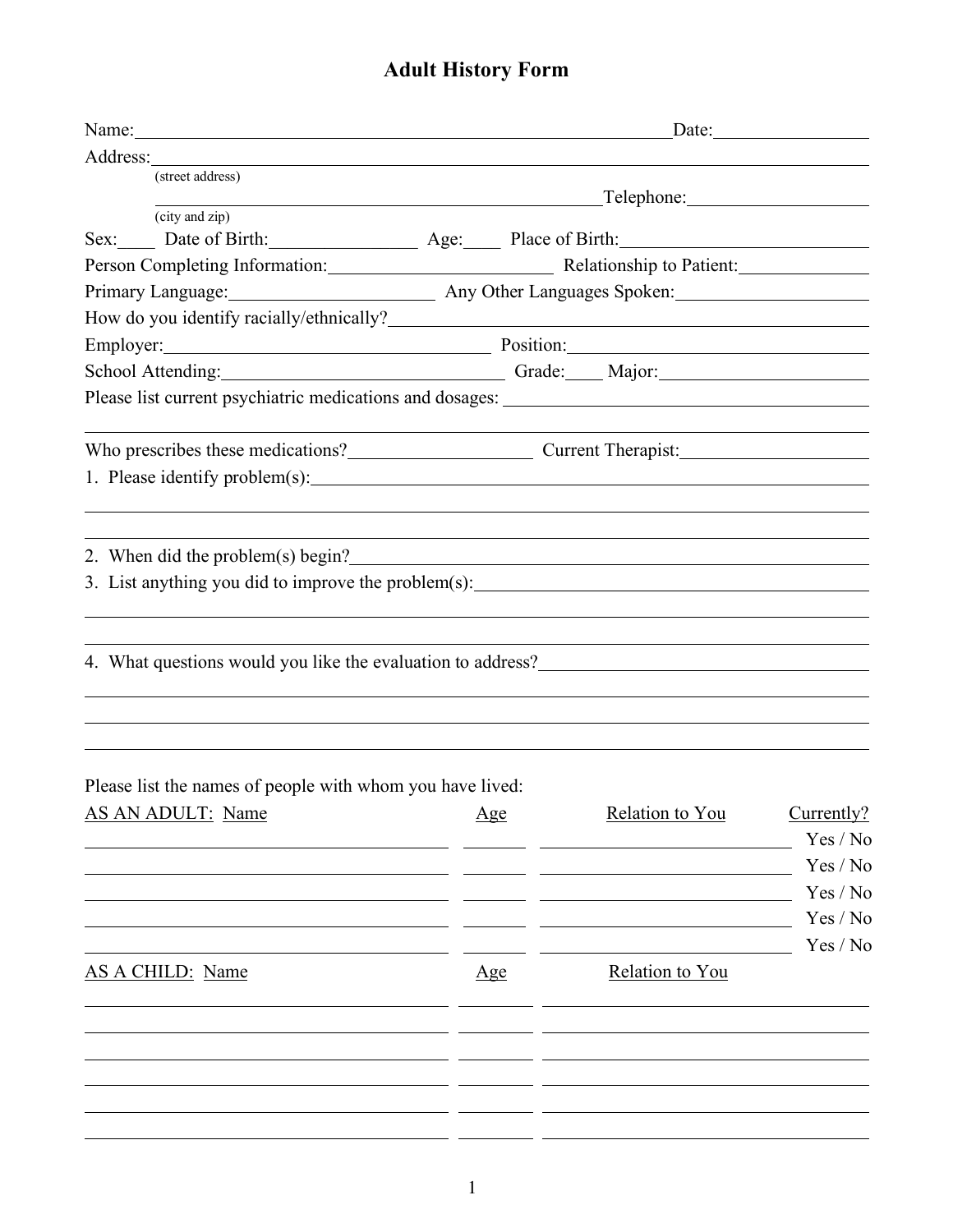| Are your biological parents: Divorced? Separated? Widowed? Memarried? Memarried? Memarried? Memarried? Memarried? Memarried? Memarried? Memarried? Memarried? Memarried? Memarried? Memarried? Memarried? Memarried? Memarried<br>If so, how old were you when these events occurred?                            |                                   |                                                                                                                        |               |
|------------------------------------------------------------------------------------------------------------------------------------------------------------------------------------------------------------------------------------------------------------------------------------------------------------------|-----------------------------------|------------------------------------------------------------------------------------------------------------------------|---------------|
|                                                                                                                                                                                                                                                                                                                  |                                   |                                                                                                                        |               |
| If the biological parents divorced, with whom did you live? Describe any changes in caretakers:                                                                                                                                                                                                                  |                                   |                                                                                                                        |               |
| Were you adopted? Yes _____ No _____ If yes, at what age and explain the circumstances: ____________                                                                                                                                                                                                             |                                   |                                                                                                                        |               |
|                                                                                                                                                                                                                                                                                                                  |                                   |                                                                                                                        |               |
| Did you have a close relationship with another adult (e.g., grandparent, relative, family friend)? If so,                                                                                                                                                                                                        |                                   |                                                                                                                        |               |
| How would you describe your sibling relations as a child?<br><u>Letting</u> the state of the state of the state of the state of the state of the state of the state of the state of the state of the state of the state of the state                                                                             |                                   |                                                                                                                        |               |
| How often did you or your family change residences and your ages/reactions to these moves?                                                                                                                                                                                                                       |                                   |                                                                                                                        |               |
| What kinds of activities did you and your family do together?<br><u>Letter</u> 2008                                                                                                                                                                                                                              |                                   |                                                                                                                        |               |
|                                                                                                                                                                                                                                                                                                                  |                                   |                                                                                                                        |               |
|                                                                                                                                                                                                                                                                                                                  |                                   | <u> 1989 - Johann Barn, mars ann an t-Amhain ann an t-Amhain ann an t-Amhain ann an t-Amhain an t-Amhain ann an t-</u> |               |
| Have you ever had a psychological or psychiatric evaluation? ____Yes ____No. If so, when and by                                                                                                                                                                                                                  |                                   |                                                                                                                        |               |
|                                                                                                                                                                                                                                                                                                                  |                                   |                                                                                                                        |               |
| <b>SCHOOLING</b><br>Please list schools attended:<br>Daycare? _______ Yes ______ No If so, at what ages? _____________________________<br>Preschool? _____ Yes _____ No If so, at what ages? ______________________________<br>Special Education? ____Yes ____No If Yes, what type?_____________________________ |                                   |                                                                                                                        |               |
| Academic Year                                                                                                                                                                                                                                                                                                    | <b>School Name and City/State</b> |                                                                                                                        | Grades Earned |
| Kindergarten eta alderdizio eta alderdizio eta alderdizio eta alderdizio eta alderdizio eta alderdizio eta alderdizio eta alderdizio eta alderdizio eta alderdizio eta alderdizio eta alderdizio eta alderdizio eta alderdizio                                                                                   |                                   |                                                                                                                        |               |
|                                                                                                                                                                                                                                                                                                                  |                                   |                                                                                                                        |               |
|                                                                                                                                                                                                                                                                                                                  |                                   |                                                                                                                        |               |
|                                                                                                                                                                                                                                                                                                                  |                                   |                                                                                                                        |               |
|                                                                                                                                                                                                                                                                                                                  |                                   |                                                                                                                        |               |
|                                                                                                                                                                                                                                                                                                                  |                                   |                                                                                                                        |               |
| 7th grade<br>8th grade <u>the contract of the contract of the contract of the contract of the contract of the contract of the contract of the contract of the contract of the contract of the contract of the contract of the contract of the</u>                                                                |                                   |                                                                                                                        |               |
|                                                                                                                                                                                                                                                                                                                  |                                   |                                                                                                                        |               |
| 10th grade                                                                                                                                                                                                                                                                                                       |                                   |                                                                                                                        |               |
|                                                                                                                                                                                                                                                                                                                  |                                   |                                                                                                                        |               |
|                                                                                                                                                                                                                                                                                                                  |                                   |                                                                                                                        |               |
| 12th grade and the state of the state of the state of the state of the state of the state of the state of the state of the state of the state of the state of the state of the state of the state of the state of the state of<br>Did you skip or repeat any grades?                                             |                                   |                                                                                                                        |               |
|                                                                                                                                                                                                                                                                                                                  |                                   |                                                                                                                        |               |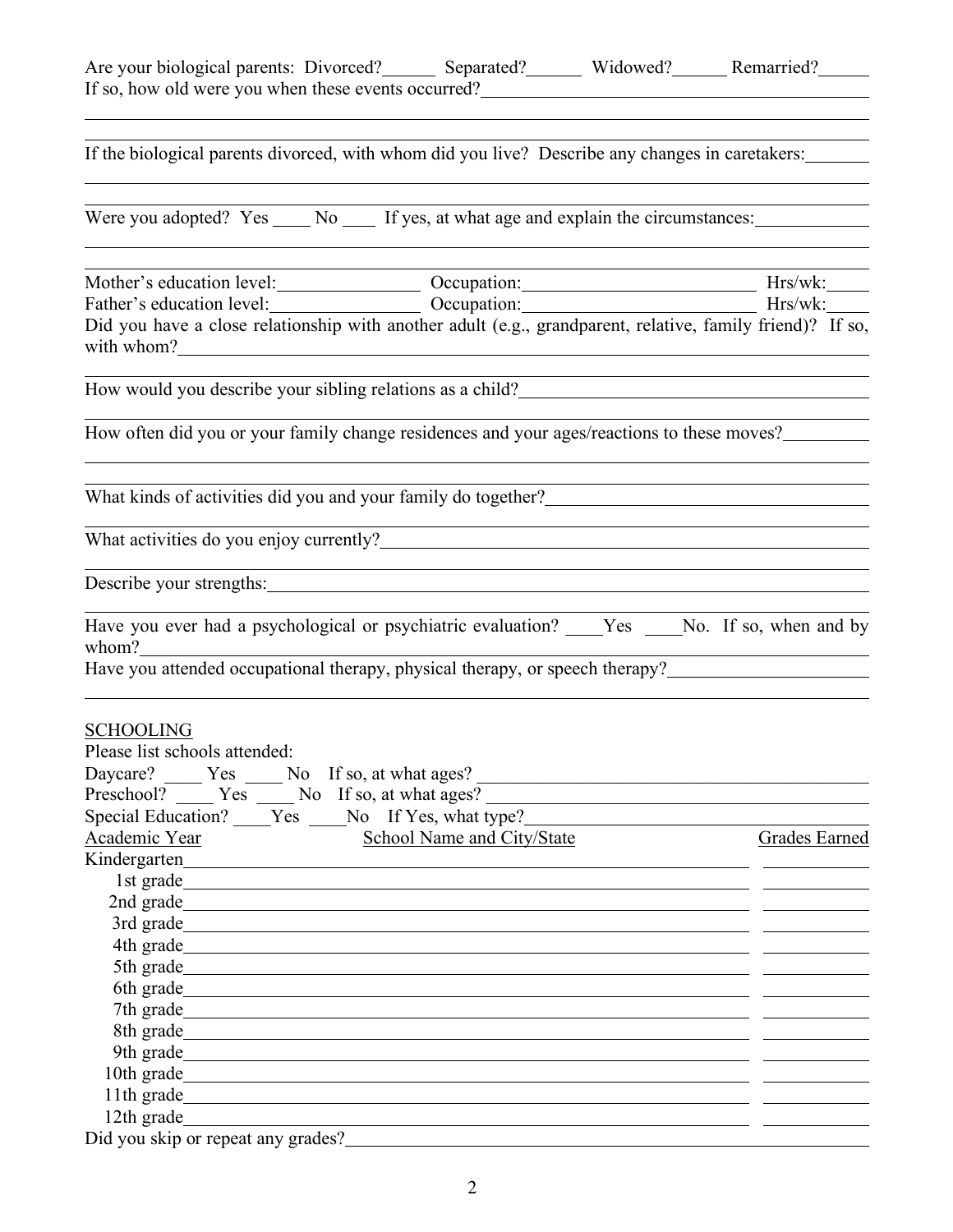| Best school subjects:<br>Worst school subjects and any particular problem areas: _________________________                                                                                                                                                                                                                                                                                                                                                                                                         |
|--------------------------------------------------------------------------------------------------------------------------------------------------------------------------------------------------------------------------------------------------------------------------------------------------------------------------------------------------------------------------------------------------------------------------------------------------------------------------------------------------------------------|
|                                                                                                                                                                                                                                                                                                                                                                                                                                                                                                                    |
| Did your school performance ever change dramatically? If so, please explain:                                                                                                                                                                                                                                                                                                                                                                                                                                       |
| College(s), degrees earned, years attended, and course grades:                                                                                                                                                                                                                                                                                                                                                                                                                                                     |
| How many friends did you have as a child? None_______ 1-2________ Few_______ Several_______ Many_____<br>,我们也不会有什么。""我们的人,我们也不会有什么?""我们的人,我们也不会有什么?""我们的人,我们也不会有什么?""我们的人,我们也不会有什么?""我们的人                                                                                                                                                                                                                                                                                                                          |
| PRENATAL HISTORY<br>Were there any significant problems in the pregnancy? ____Yes ____No If yes, please specify: _____                                                                                                                                                                                                                                                                                                                                                                                             |
| Any use of alcohol: <u>contract the contract of a</u><br>$\frac{1}{2}$ How often?<br>Amount:<br>Any use of medications or drugs (including tobacco):<br>Amount: How often?<br>Length of: pregnancy<br>Length of: $\frac{1}{2}$ regnancy<br>$\frac{1}{2}$ and delivery<br>$\frac{1}{2}$ and delivery<br>Many House specify:<br>Were there any complications in labor/delivery? ____Yes ____No If yes, please specify: ____________                                                                                  |
| <b>NEONATAL HISTORY</b><br>Birth weight: Were there any significant problems for you at birth or in the newborn phase? _____Yes _____No. If yes, please specify:                                                                                                                                                                                                                                                                                                                                                   |
| $INFANCY$ (0 to 12 months)<br>Check if applicable, any significant problems, delays, and/or difficulties you had in the 1st year:<br>bowel and or urinary habits<br>intolerance of affection<br>$\equiv$ feeding<br>inability to be consoled<br>sitting unassisted<br>$\Box$ sleeping<br>$\frac{\text{sleeping}}{\text{breathing}}$<br>delay in crawling<br>emotional responsiveness<br>____ allergies/ear infections<br>social responsiveness<br>$\equiv$ colic<br>Please specify any other significant problems: |
|                                                                                                                                                                                                                                                                                                                                                                                                                                                                                                                    |